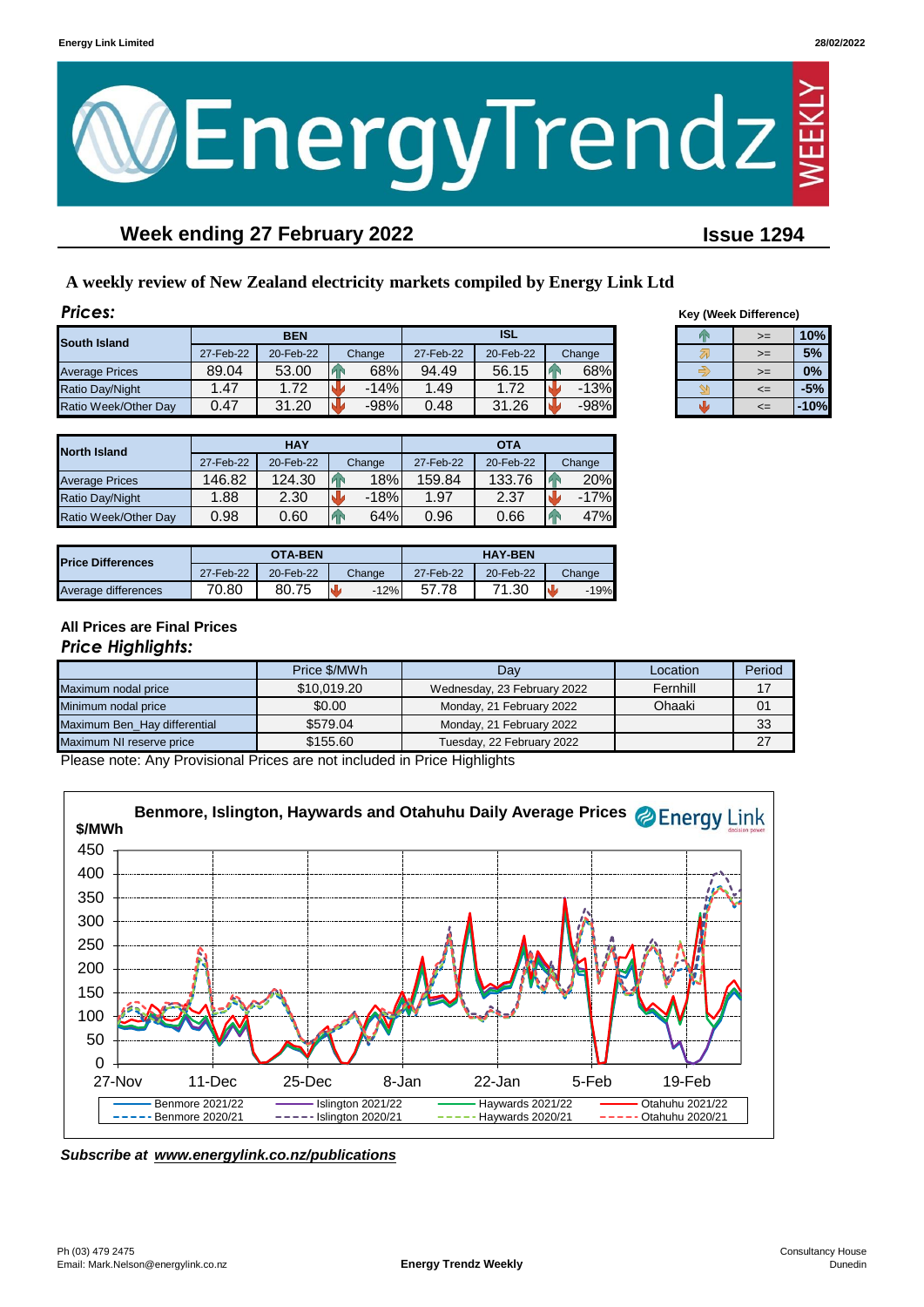## *Average Wholesale Spot Prices*

| Date       | Benmore (\$/MWh) |              | Islington (\$/MWh) |              | Haywards (\$/MWh) |              | Otahuhu (\$/MWh) |              |
|------------|------------------|--------------|--------------------|--------------|-------------------|--------------|------------------|--------------|
|            | Day              | <b>Night</b> | Day                | <b>Night</b> | Day               | <b>Night</b> | Day              | <b>Night</b> |
| 27/02/2022 | 160.11           | 84.85        | 169.37             | 89.58        | 165.84            | 85.20        | 183.75           | 89.98        |
| 26/02/2022 | 156.89           | 139.15       | 165.48             | 145.28       | 166.15            | 144.43       | 188.64           | 150.61       |
| 25/02/2022 | 137.97           | 126.87       | 147.49             | 133.41       | 148.02            | 131.43       | 172.83           | 139.29       |
| 24/02/2022 | 124.31           | 25.01        | 133.34             | 26.72        | 131.48            | 26.18        | 159.13           | 30.36        |
| 23/02/2022 | 72.65            | 70.02        | 77.97              | 73.90        | 79.56             | 72.88        | 103.20           | 79.41        |
| 22/02/2022 | 33.99            | 27.97        | 36.30              | 29.68        | 117.96            | 51.32        | 135.10           | 54.97        |
| 21/02/2022 | 12.09            | 0.02         | 12.87              | 0.02         | 408.40            | 136.92       | 395.28           | 136.19       |

*Note: Night: 00:00 – 08:00 and Day 08:00 – 24:00*

| Indicator (\$/MWh)                                   | <b>Benmore</b> | Movement | Islington | <b>Movement</b> | <b>Haywards</b> | Movement       | Otahuhu | Movement |
|------------------------------------------------------|----------------|----------|-----------|-----------------|-----------------|----------------|---------|----------|
| Average January 22 Price                             | 146.45         |          | 156.82    |                 | 150.75          |                | 163.30  |          |
| Average February 22 Price                            | 107.69         |          | 114.56    |                 | 144.01          | $\blacksquare$ | 157.84  |          |
| 4 Week Moving Average Price                          | 109.89         | $-19.2%$ | 116.97    | $-19.5%$        | 144.99          | $-8.2%$        | 158.49  | $-7.7%$  |
| <b>Weekly Average Price</b>                          | 89.04          | 68.0%    | 94.49     | 68.3%           | 146.82          | 18.1%          | 159.84  | 19.5%    |
| <b>Weekday Day Average Price</b>                     | 76.20          | $-11.3%$ | 52.10     | $-51.2%$        | 177.08          | 40.4%          | 193.11  | 35.9%    |
| <b>Weekday Night Average Price</b>                   | 49.98          | 4.0%     | 26.07     | $-55.2\%$       | 83.75           | 38.5%          | 88.05   | 35.9%    |
| <b>Weekend Day Average Price</b>                     | 158.50         | 19708.4% | 156.49    | 425.5%          | 165.99          | $-24.8%$       | 186.20  | $-17.1%$ |
| <b>Weekend Night Average Price</b>                   | 112.00         | 1957.1%  | 139.35    | 637.1%          | 114.81          | 39.5%          | 120.29  | 45.1%    |
| Day - Night Differential                             | 1.47           | $-14.1%$ | 1.49      | $-13.2%$        | 1.88            | $-18.2%$       | 1.97    | $-17.0%$ |
| Weekday - Weekend Differential                       | 0.47           | $-98.5%$ | 0.48      | $-98.5%$        | 0.98            | 64.1%          | 0.96    | 46.8%    |
| Note: Movement represents difference from last week. |                |          |           |                 |                 |                |         |          |

## *Storage: (as at last Thursday)*

Total Storage decreased to 3558 GWh.

NI storage decreased by 7 % to 441 GWh while SI storage decreased by 2% to 3117 GWh.

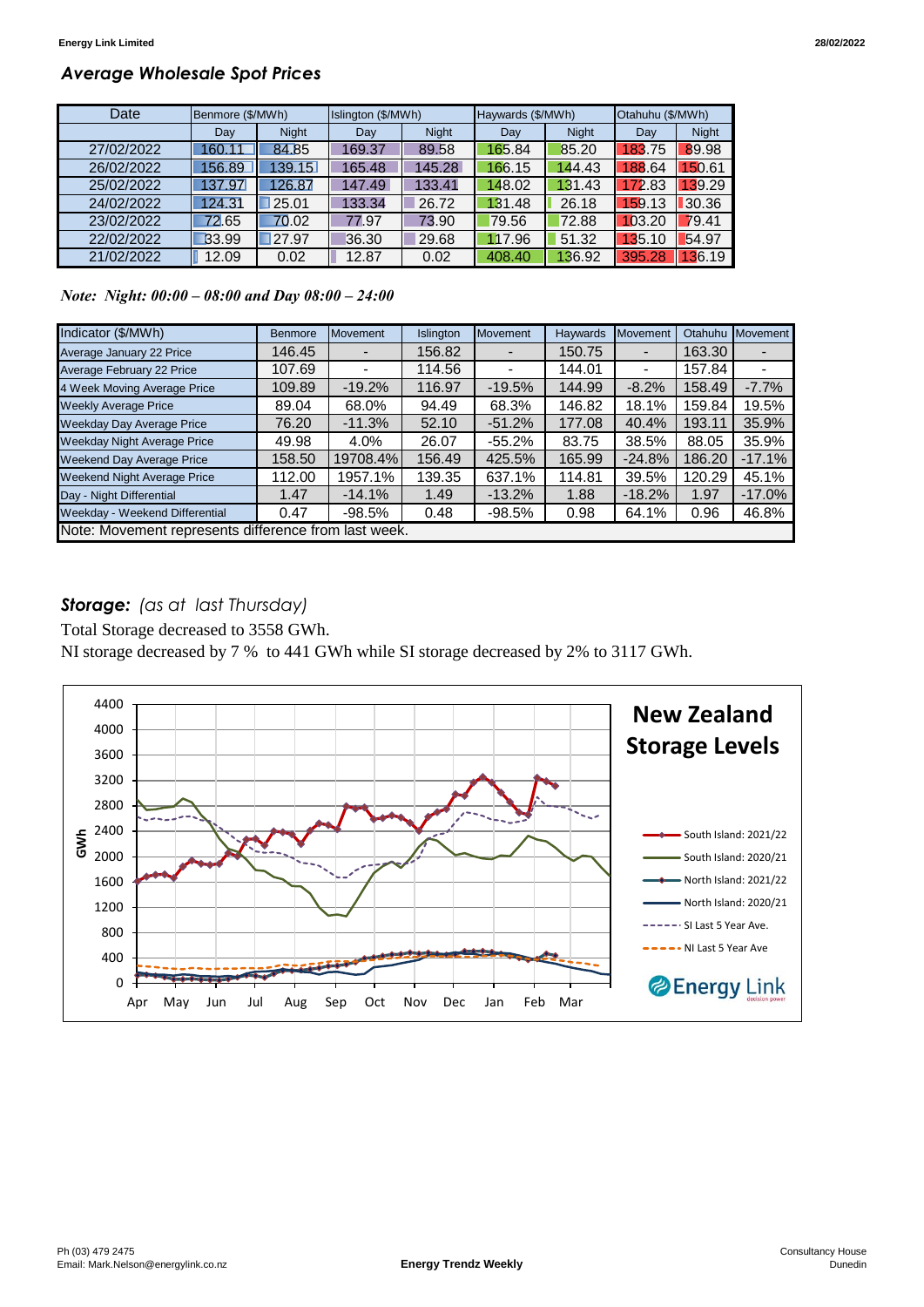

## *Generation:*



### *Average Generation Market Share <sup>1</sup>*

| ;ontact     | Mercurv      | Genesis                   | .<br>Meridian                                  | rustpower | <b>Other</b> |
|-------------|--------------|---------------------------|------------------------------------------------|-----------|--------------|
| (19%<br>19% | (19%)<br>20% | 18%<br>$\sim$ CO/<br>1070 | 12.00'<br><b>DEO</b><br>47o<br>" ت<br>70<br>-- | (2%<br>2% | 8%<br>(7%)   |

<sup>1</sup> Generation market share figures are based on SCADA data. The number in brackets represents the generation market share % from the previous week.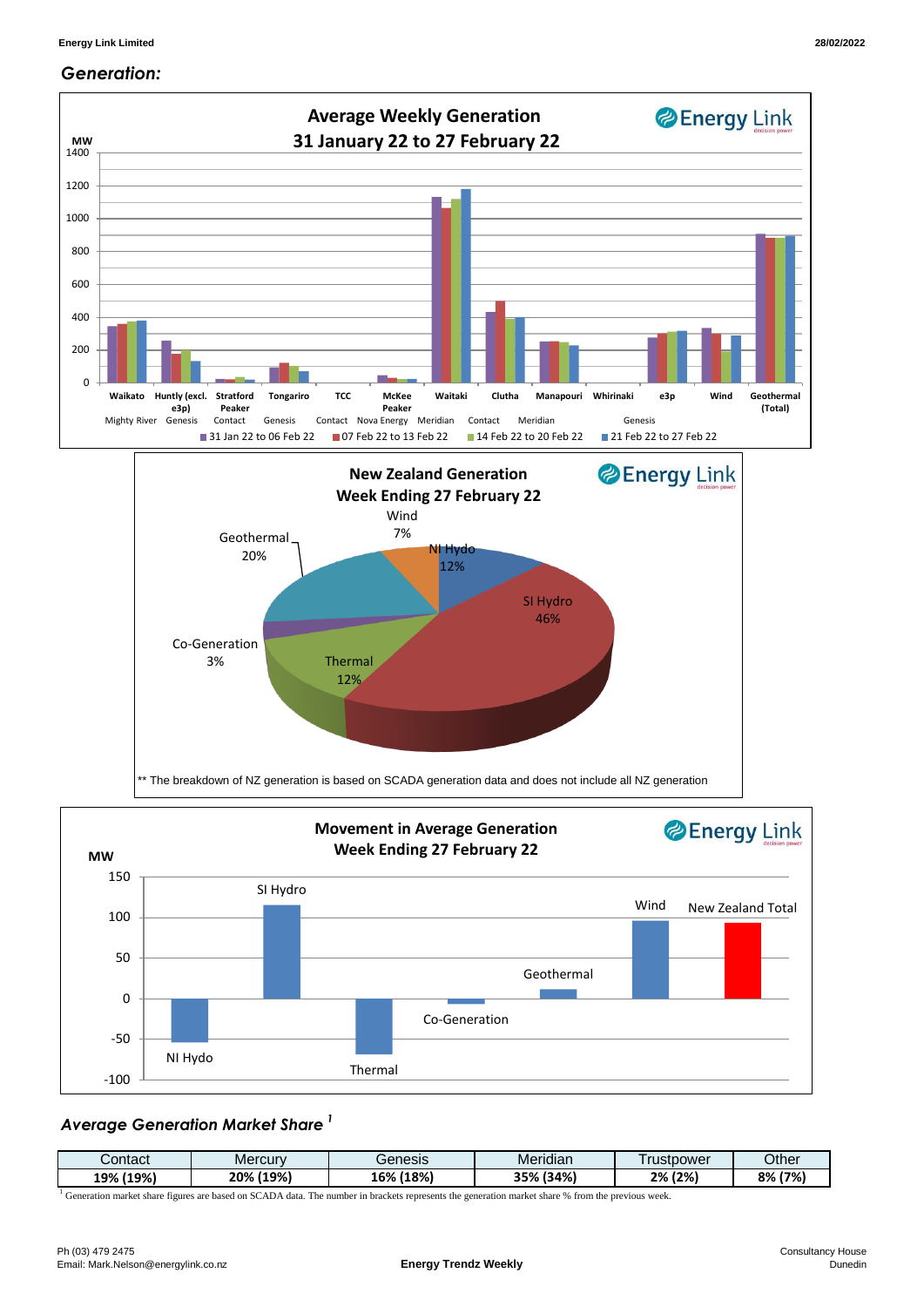



Demand data based on un-reconciled SCADA data.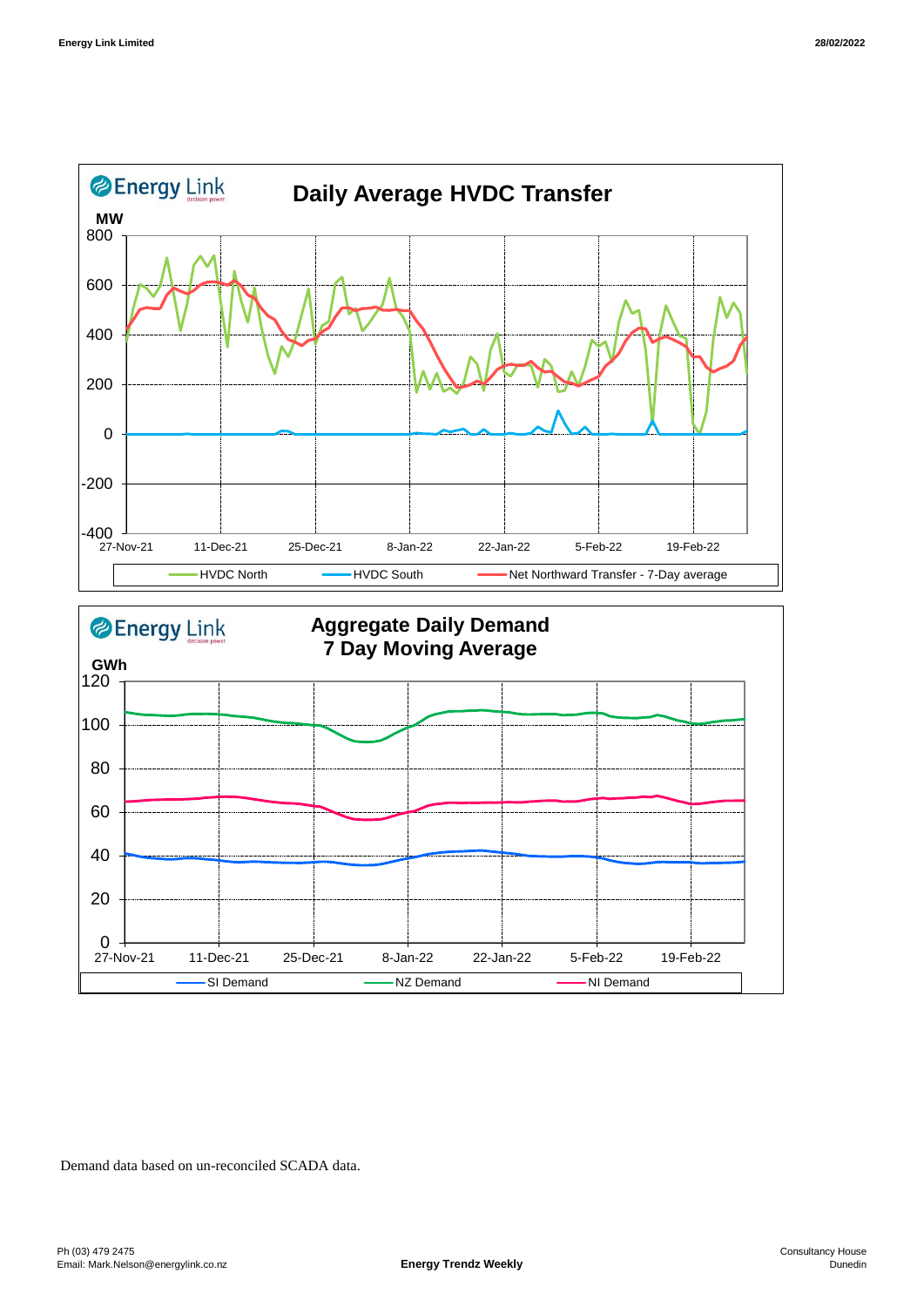### *ASX Electricity Futures*

The **Australian Securities Exchange (ASX)** listed Base Load Electricity Futures, Strip Futures and Calendar year Strip Options for two grid reference points (Otahuhu and Benmore) in the New Zealand electricity market in July 2009. The ASX New Zealand Electricity Futures contracts are cash settled using the arithmetic average of halfhourly prices at the designated node over the period of a calendar quarter.

The two charts below display the price movements of the front quarter futures contract during the current quarter and for the four quarters prior to the current quarter. Also shown is the volume of contracts traded, the relevant spot price and the spot average price over the quarter during the time when each contract was the front quarter contract.



The chart to the right shows the most recent transactions for all currently traded futures contracts at both the BEN & OTA nodes. For comparison these prices are mapped against the prices for the same contracts four weeks prior to the current Market Review.